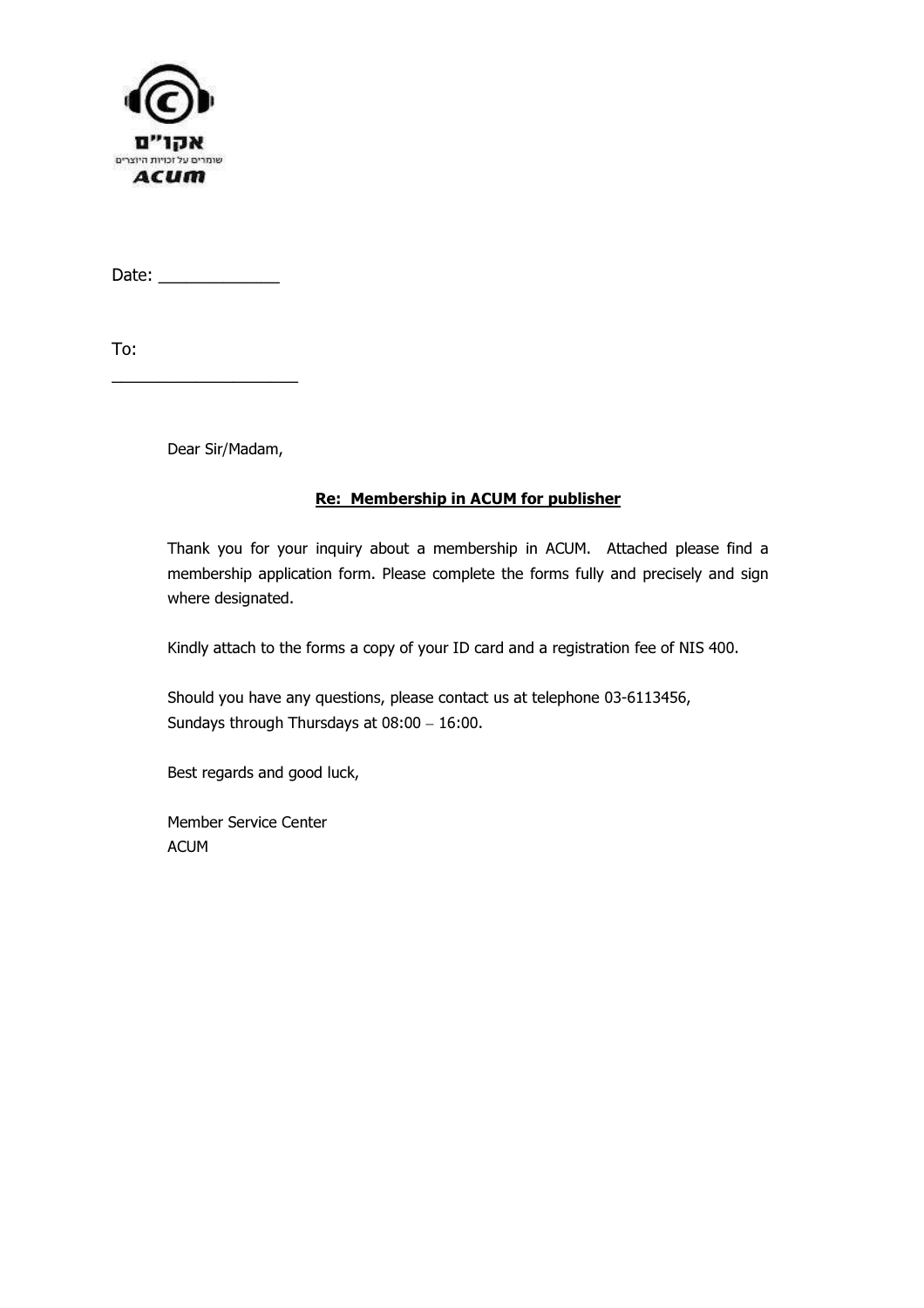

## ACUM Ltd.

## MEMBERSHIP APPLICATION - PUBLISHER

### Company information

## Company Name: \_\_\_\_\_\_\_\_\_\_\_\_\_\_\_\_\_ Tax Identification # Owner of company (please attach formal document): \_\_\_\_\_\_\_\_\_\_\_\_\_\_\_\_\_\_\_\_\_\_\_\_\_\_\_\_\_\_

| <b>Publisher representative:</b>                                                                                                                                                                                                                                                                                                                                                                          |  |                                                   |  |  |
|-----------------------------------------------------------------------------------------------------------------------------------------------------------------------------------------------------------------------------------------------------------------------------------------------------------------------------------------------------------------------------------------------------------|--|---------------------------------------------------|--|--|
| First name: $\frac{1}{2}$                                                                                                                                                                                                                                                                                                                                                                                 |  |                                                   |  |  |
| Sex: Female / Male                                                                                                                                                                                                                                                                                                                                                                                        |  |                                                   |  |  |
| ID /Passport No.:                                                                                                                                                                                                                                                                                                                                                                                         |  | (Please fill in 9 digits including control digit) |  |  |
| Date of birth: $\frac{1}{\sqrt{1-\frac{1}{1-\frac{1}{1-\frac{1}{1-\frac{1}{1-\frac{1}{1-\frac{1}{1-\frac{1}{1-\frac{1}{1-\frac{1}{1-\frac{1}{1-\frac{1}{1-\frac{1}{1-\frac{1}{1-\frac{1}{1-\frac{1}{1-\frac{1}{1-\frac{1}{1-\frac{1}{1-\frac{1}{1-\frac{1}{1-\frac{1}{1-\frac{1}{1-\frac{1}{1-\frac{1}{1-\frac{1}{1-\frac{1}{1-\frac{1}{1-\frac{1}{1-\frac{1}{1-\frac{1}{1-\frac{1}{1-\frac{1}{1-\frac{1$ |  |                                                   |  |  |
| <b>Correspondence details:</b>                                                                                                                                                                                                                                                                                                                                                                            |  |                                                   |  |  |
| Telephone:                                                                                                                                                                                                                                                                                                                                                                                                |  | Fax :<br>٠                                        |  |  |

| Mobile:<br>٠.  |             |           |
|----------------|-------------|-----------|
| Address:       | _City/Town: | Zip Code: |
| Email address: | @           |           |

Membership in other copyrights society? No / yes ; name of society:

# Company bank account details for transferring royalties:

| Name of account holder: |             |              |  |
|-------------------------|-------------|--------------|--|
| Name of bank:           | Branch no.: | Account no.: |  |
| Address                 |             |              |  |

I, the undersigned, hereby request to be accepted as a member in your company. Should I be accepted by ACUM, I undertake to comply with the Company's regulations, the resolutions and directives of the general meeting and the resolutions of the management and board of directors of your society. I declare that the details provided above are complete, correct and accurate.

| Date: |                                                 | Signature + Company signature: |  |
|-------|-------------------------------------------------|--------------------------------|--|
|       |                                                 |                                |  |
|       | <b>For office use:</b> Membership fees received | Two photographs received       |  |

|                | _ |             |  |
|----------------|---|-------------|--|
| ∽<br>Comments: |   | No<br>-ile. |  |
|                |   |             |  |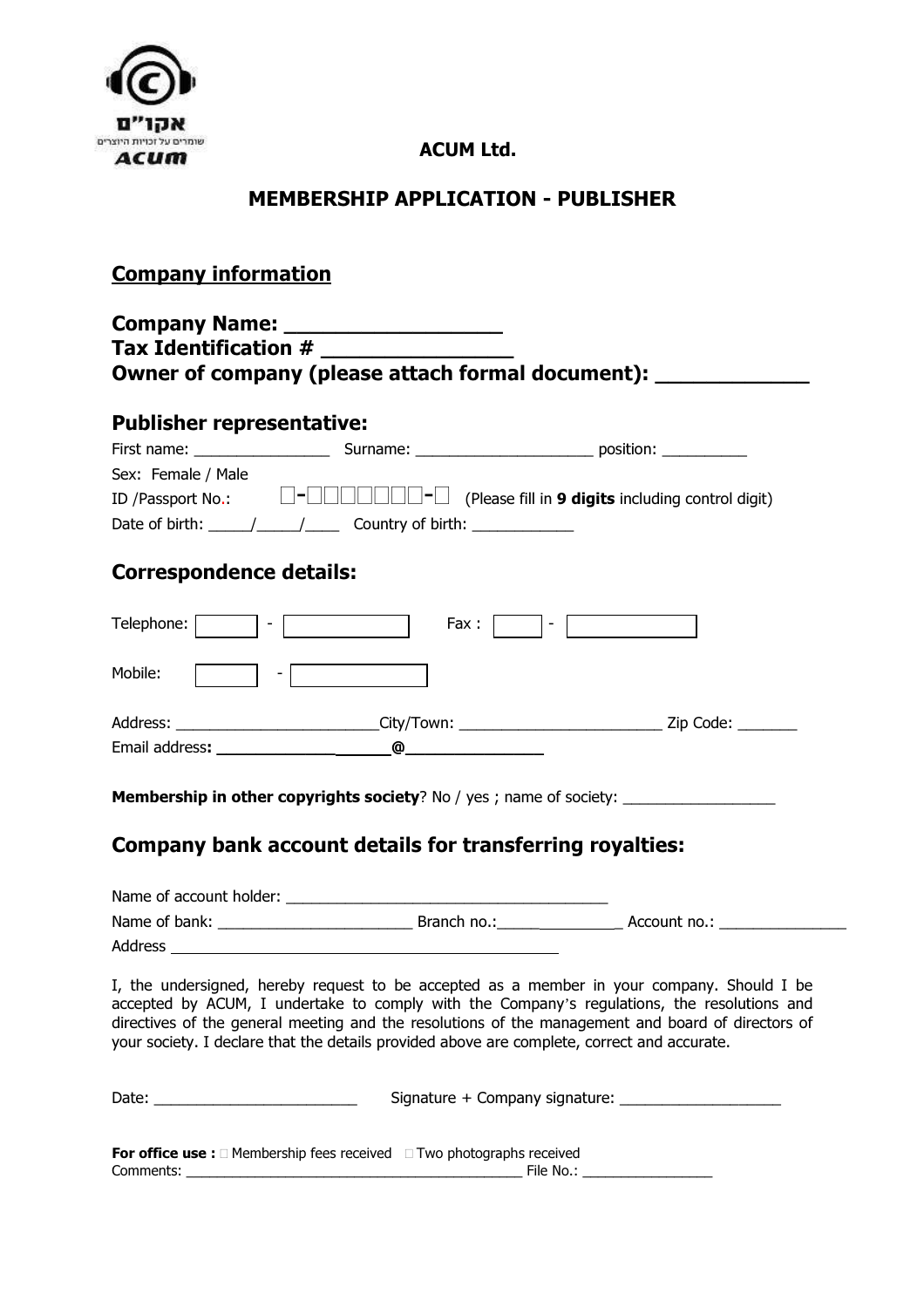## Deed of Assignment of Rights to ACUM - Publishers

| First Name                | Surname | I.D         |
|---------------------------|---------|-------------|
| Publishing Company's name |         | Company No. |
| Address                   |         |             |

1. I, the undersigned, a member of ACUM, in consideration of all the rights and services which I have and shall receive from ACUM Ltd., a Society of Authors, Composers & Music Publishers in Israel, (hereinafter: " $ACUM$ ") hereby assign to ACUM the copyrights specified hereunder (hereinafter: "the Rights") in all finished and unfinished works which are lawfully owned by me today and in all finished and unfinished works which will be owned by me in the future as a music publisher (hereinafter: "The Works"), with the exception of the rights specified in Clause 2 hereunder and in the Annex attached to the Assignment of Ownership of Rights to ACUM – the Exclusion of Rights.

#### And these are the rights that I assign to ACUM:

(a) The right of public performance of the Works, i.e. the right to perform in public a musical or a literary work in Israel and in any other place in the world, by any means and in whatever manner. This right does not include: stage performance of a dramatic work or a dramaticmusical work, whether in whole or in a substantial part, e.g. a show in a theatre or

an opera or a musical.

- (b) The right of broadcasting of the Works, i.e. the right to broadcast a musical or a literary work, whether alone or together with an audio work or an audio-visual work, whether by land line, wireless, digitally or in any other manner.
- (c) The right of reproduction (recording) of the Works, i.e. the right to reproduce a musical or literary work by means known today or to be developed in the future, including the reproduction of sounds and pictures.
- (d) The right of synchronization of the Works, i.e. the right to reproduce a musical or a literary work in the sound track of an audio-visual work. This right does not include: the reproduction of a dramatic or a dramatic-musical work in whole or in a substantial part; the reproduction of a literary work adapted for a script; and the reproduction of an invited work authored especially for an audio-visual work.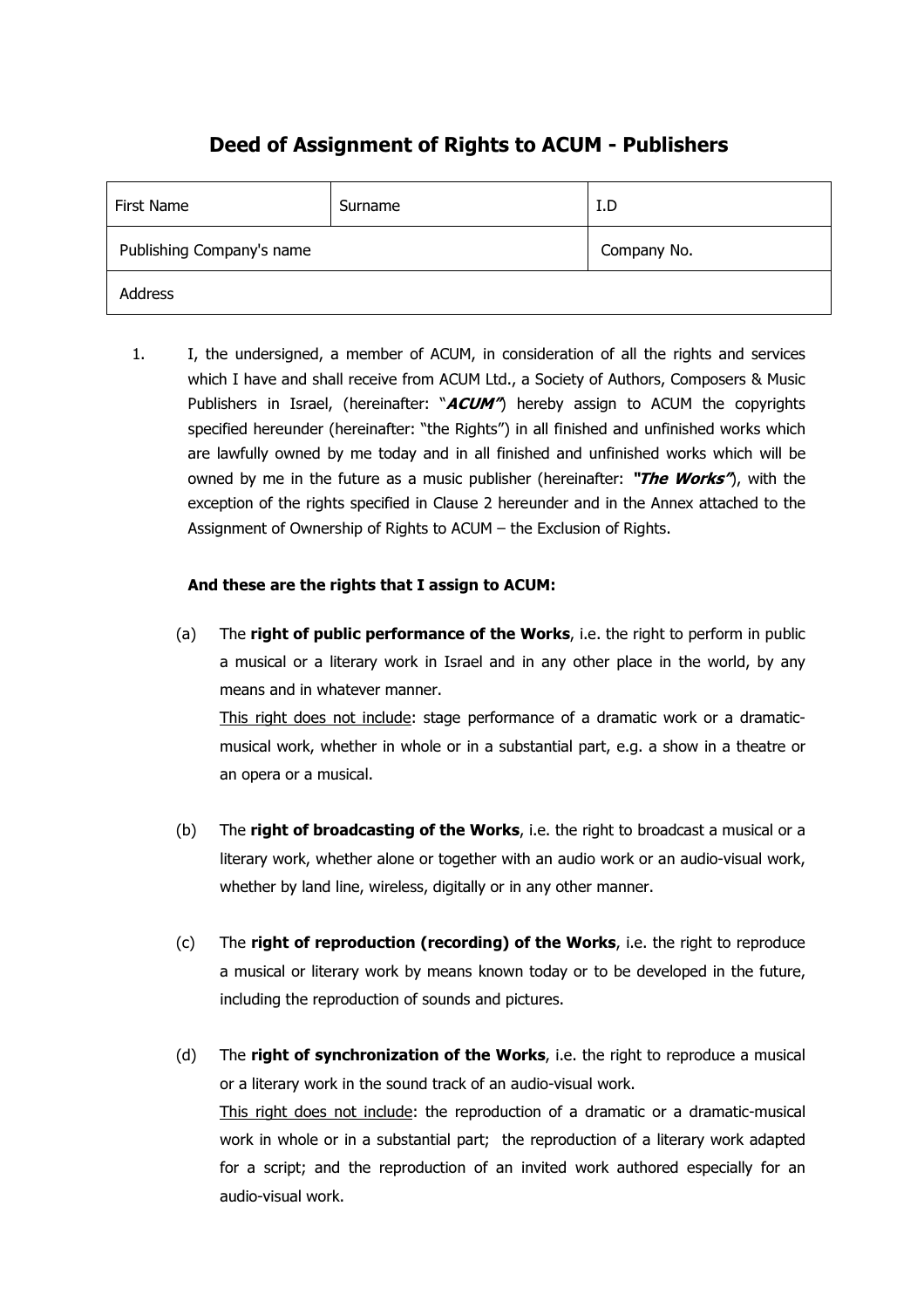- (e) The right of making the Works available to the public, i.e. the right to do an act in the Work, so that the public shall have access thereto in a place and at a time of their choosing.
- (f) The right of copying of the Works, i.e. the right to copy graphically in print, or by any other means, a musical or a literary work in its original form or after adaptation or editing.

 This right does not include: a Work which has not yet been printed and published, a copy of a whole novel or a whole play, a collection of works authored by the same author, a concert or an opera in whole and a musical work which is not a song, whether with or without words.

### 2. The rights which I assign to Acum under Clause 1 above do not include the following rights :

- (a) The right of translation and/or adaptation of a literary work. This right is reserved to the original author and therefore a translator or an adaptor must receive the consent of the author for translation or adaptation.
- (b) The right of adaptation of a musical work. This right is reserved to the original author and the adaptor must therefore receive his consent before making an adaptation.
- (c) The right to convert the work from one medium to another. This right is reserved to the original author and therefore his consent is necessary for any conversion of the work, e.g. converting a literary work into a play or a show.
- (d) Any other right which has already been assigned by me to another or other persons prior to my execution of this assignment, as set out in the enclosed list.

 I declare herewith that the enclosed list mentioned above is correct and complete. In the event that it is found that I assigned to another person any right in a Work prior to my signature on this Deed and as a result thereof, Acum shall have to pay to another person any amount of money, I do hereby undertake to refund to Acum immediately upon its demand any such amount.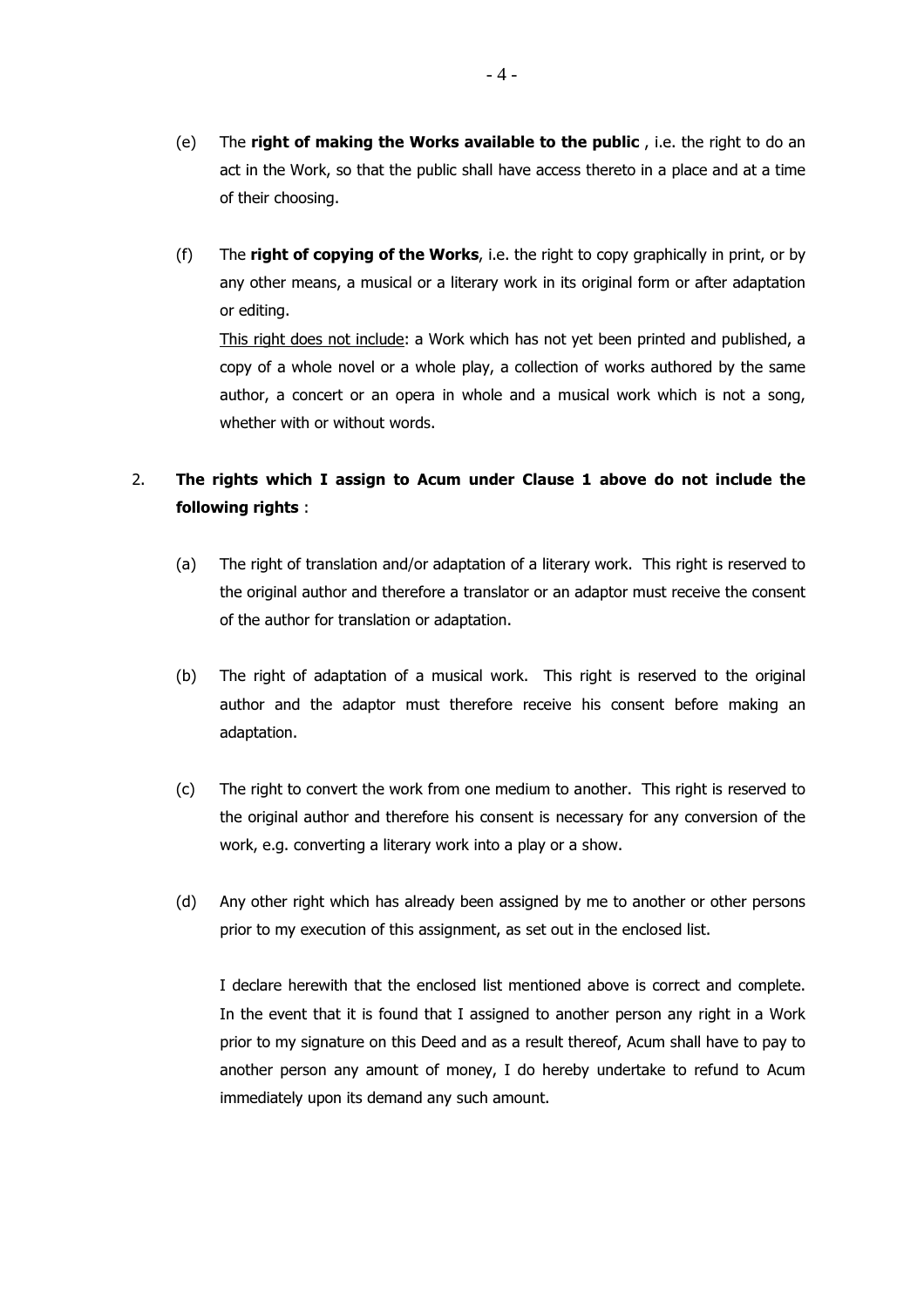#### Retirement from Acum

- 3. This Deed of Assignment shall cease to have effect as soon as my membership in Acum is terminated, subject to Acum's Articles of Association.
- 4. Notwithstanding the provision of Clause 4 above, all licenses granted by Acum to third parties in respect of the Works shall remain in force and valid until the end of the period for which such licenses were given.
- 5. Upon my death, my membership in Acum shall not terminate and my rights shall be transferred to whoever is chosen by my legal heirs, as appointed by a competent court. Until such heir is chosen, Acum shall be empowered to administer and enforce the rights assigned to it under this Deed, in order to ensure the rights of my estate.
- 6. This Deed does not derogate from any right assigned by myself to Acum under another Deed of Assignment or another document. I do hereby acknowledge that I read this document in full and understood its contents.

#### IN WITNESS WHEREOF I HAVE SIGNED HEREUNDER

Date: Signature:

Date of receipt of membership in ACUM (to be completed by the office) \_\_\_\_\_\_\_\_\_\_